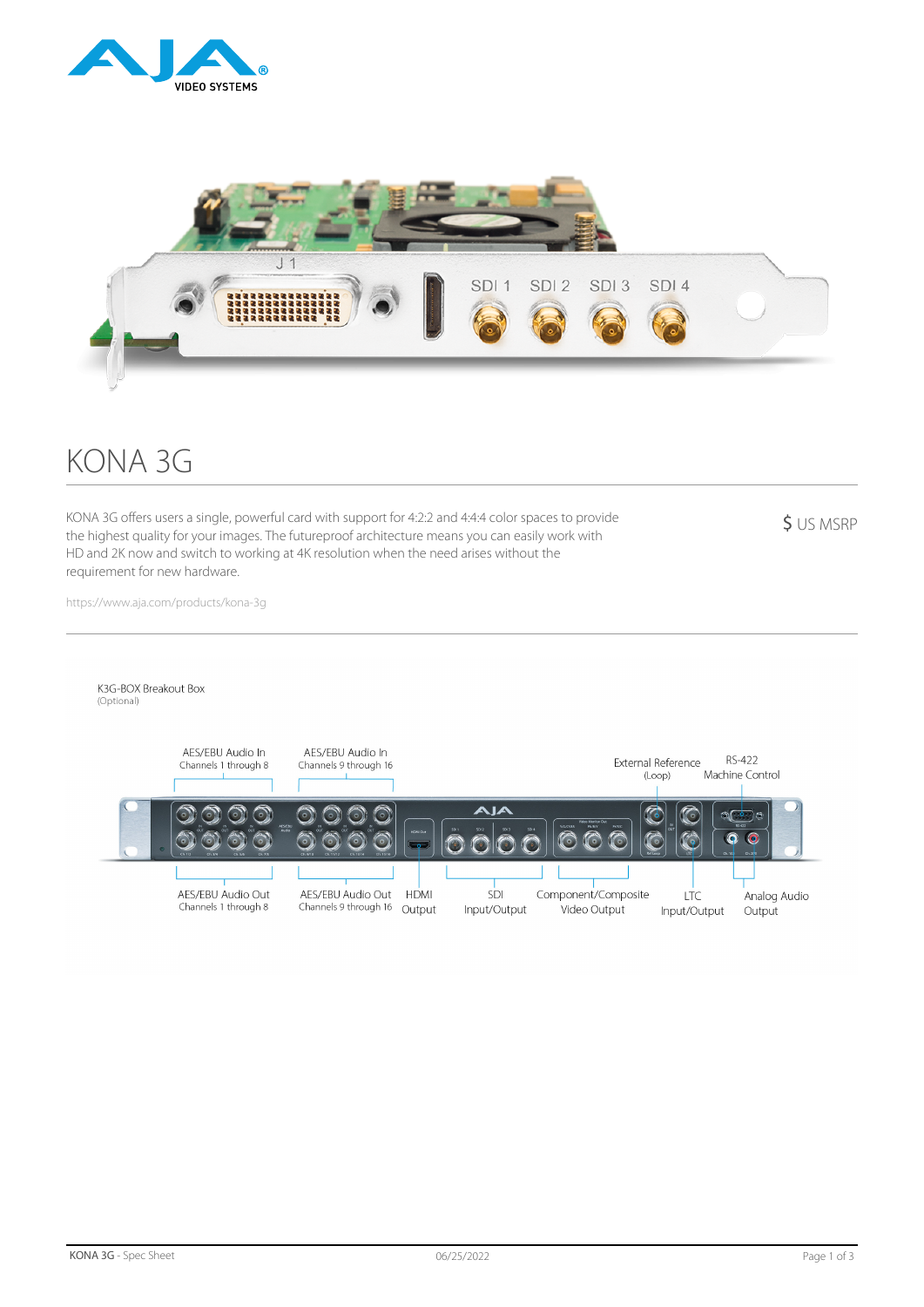

## Video Formats

- $(4K)$  4096 x 2160p 23.98, 24, 25, 29.97, 30
- (UltraHD) 3840 x 2160p 23.98, 24, 25, 29.97, 30
- $(2K)$  2048 x 1080p 23.98, 24, 25, 29.97, 30, 50 and 60
- (2K) 2048 x 1080PsF 23.98, 24, 25
- (2K) 2048 x 1556p 15, 14.98
- (2K) 2048 x 1556PsF 15, 23.98, 24
- (HD) 1080i 50, 59.94, 60
- (HD) 1080PsF 23.98, 24, 25, 29.97, 30
- (HD) 1080p 23.98, 24, 25, 29.97, 30, 50, 59.94, 60
- (HD) 720p 23.98\*, 24\*, 25\*, 29.97\*, 30\*, 50, 59.94, 60
- (SD) 625i 50
- (SD) 525i 23.98\*, 59.94

\* These formats are dependent on specific software functionality and are not normal over the wire formats.

## Video Input Digital

- 4K/UltraHD 422 and 444 (4x BNC)
- 2K HSDL (High Speed Data Link) 4:4:4, (2x BNC)
- 3G/SD/HD SDI, SMPTE-259/292/296/424, 8 or 10-bits
- $\bullet$  Dual Link HD 4:4:4 (2x BNC)
- $\bullet$  Single Link 4:2:2 or 4:4:4 (1x BNC)
- 1D LUT Support

# Video Output Digital

- $\bullet$  4K/UltraHD 422 and 444 (4x BNC)
- 2K HSDL (High Speed Data Link) 4:4:4, (2x BNC)
- 3G/SD/HD SDI, SMPTE-259/292/296/424
- $\bullet$  Dual Link HD 4:4:4, (2x BNC)
- $\bullet$  Single Link 4:2:2 or 4:4:4 (1x BNC)
- HDMI v1.4, 30/36-bits/pixel, RGB or YUV, 2.25Gbps, SD, HD, 1080p-50/60 (1x mini-HDMI)

# Video Output Analog

- Composite/S-Video (Y/C) (1x BNC/2x BNC+Adapter)
- NTSC, NTSCJ, PAL
- Component (3x BNC)
- $\bullet$  HD: YPbPr, RGB
- SD: YPbPr, RGB (component mode)
- SMPTE/EBU N10, Betacam 525 line, Betacam 525J, RGB
- 12-bit D/A, 8x oversampling
- +/- .2 dB to 5.0 MHz Y frequency response
- +/- .2 dB to 1 MHz C frequency response
- .5% 2T pulse response
- $\approx$  <1% Diff Phase
- $\bullet$  <1% Diff Gain
- <1 ns Y/C delay inequity

## Audio Input Digital

- 16-Channel, 16 and 24-bit SMPTE-259 SDI embedded audio, 48 kHz sample rate, synchronous
- 16-Channel, 16 and 24-bit AES/EBU audio, 48 kHz sample rate, synchronous (via 8x BNC on optional K3G-Box)
- 8-Channel, 16 and 24-bit AES/EBU audio, 48 kHz sample rate, synchronous or nonsynchronous, internal sample rate conversion (via 4x BNC on breakout cable)

# Audio Output Digital

- 16-Channel, 16 and 24-bit SMPTE-259 SDI embedded audio, 48 kHz sample rate, synchronous
- 16-Channel, 16 and 24-bit AES/EBU audio, 48 kHz sample rate,

synchronous (via 8x BNC on optional K3G-Box)

- 8-Channel, 16 and 24-bit HDMI embedded audio, 48 kHz sample rate, synchronous
- 8-Channel, 16 and 24-bit AES/EBU audio, 48 kHz sample rate, synchronous or nonsynchronous, internal sample rate conversion (via 4x BNC on breakout cable)

## Audio Output Analog

2-Channel unbalanced output (via 2x RCA jacks on optional K3G-Box)

#### Downstream Keyer

Supports graphics with alpha channel over video, matte or framebuffer, or framebuffer content over incoming video or matte

# Up-Conversion

- Hardware 10-bit
- Anamorphic: fullscreen
- $\bullet$ Pillarbox 4:3: results in a 4:3 image in center of screen with black sidebars
- Zoom 14:9: results in a 4:3 image zoomed slightly to fill a 14:9 image with black sidebars
- Zoom Letterbox: results in image zoomed to fill fullscreen
- Zoom Wide: results in a combination of zoom and horizontal stretch to fill a 16:9 screen; this setting can introduce a small aspect ratio change

## Down-Conversion

- Hardware 10-bit
- Anamorphic: fullscreen
- Letterbox: image is reduced with black top and bottom added to image area with the aspect ratio preserved
- Crop: image is cropped to fit new screen size

## Cross-Conversion

- Hardware 10-bit
- 1080i to 720p
- 720p to 1080i
- 720p to 1080PsF

## SD to SD Aspect Ratio Conversion

- Letterbox: This transforms SD anamorphic material to a letterboxed image
- H Crop: Will produce a horizontally stretched effect on the image; transforms anamorphic SD to full frame
- SD Pillarbox: Will produce an image in the center of the screen with black borders on the left and right sides and an anamorphized image in the center
- V Crop: Will transform SD letterbox material to an anamorphic image

## Timecode

• LTC timecode input and output (via 1x BNC each)

## Reference Input

- Analog Color Black (1V) or Composite Sync (2 or 4V)
- Looping
- 75 ohm on optional K3G-Box, terminated on supplied breakout cable

## Electrical Interface

4-lane PCIe 2.0